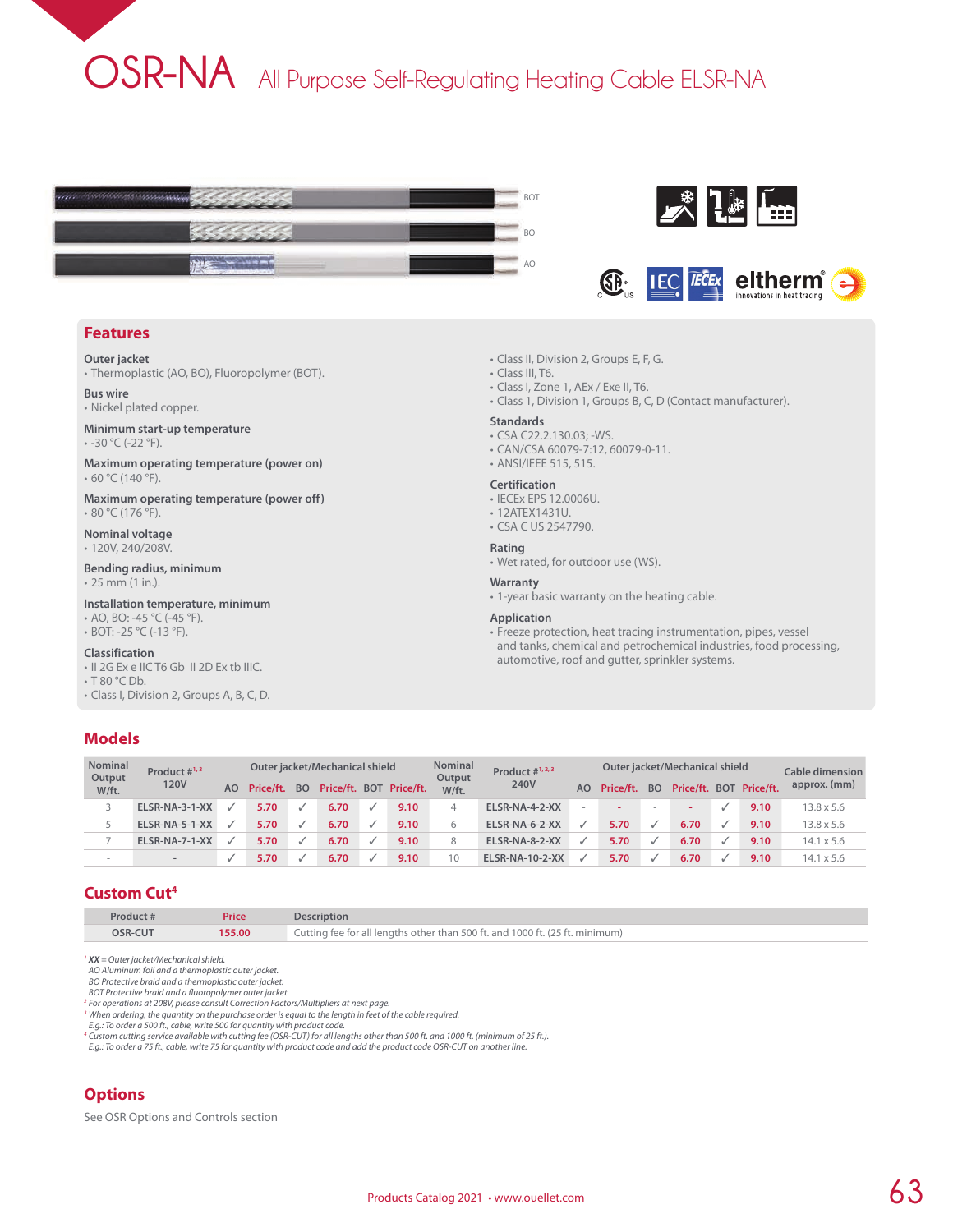## **OSR-NA**

## **Heating circuit length for ELSR-NA models**

| <b>120V</b>             |                    |                            |                                   |                            | 240V                      |                    |                                   |                            |                            |                             |
|-------------------------|--------------------|----------------------------|-----------------------------------|----------------------------|---------------------------|--------------------|-----------------------------------|----------------------------|----------------------------|-----------------------------|
| Start-up                | <b>CB</b> capacity |                            | Maximum heating circuit (ft.) for |                            | Start-up                  | <b>CB</b> capacity | Maximum heating circuit (ft.) for |                            |                            |                             |
| temperature             | (A)                | <b>ELSR-NA-</b><br>$3 - 1$ | <b>ELSR-NA-</b><br>$5 - 1$        | <b>ELSR-NA-</b><br>$7 - 1$ | temperature               | (A)                | <b>ELSR-NA-</b><br>$4 - 2$        | <b>ELSR-NA-</b><br>$6 - 2$ | <b>ELSR-NA-</b><br>$8 - 2$ | <b>ELSR-NA-</b><br>$10 - 2$ |
|                         | 10                 | 159                        | 125                               | 82                         |                           | 10                 | 273                               | 170                        | 127                        | 66                          |
|                         | 15                 | 238                        | 187                               | 123                        |                           | 15                 | 410                               | 255                        | 191                        | 99                          |
| $10^{\circ}$ C          | 20                 | 317                        | 249                               | 164                        |                           | 20                 | 547                               | 340                        | 255                        | 132                         |
| (50 °F)                 | 25                 | 397                        | 312                               | 205                        | $10^{\circ}$ C<br>(50°F)  | 25                 | 683                               | 425                        | 318                        | 165                         |
|                         | 30                 | 476                        | 374                               | 246                        |                           | 30                 | 820                               | 510                        | 382                        | 198                         |
|                         | 35                 | 555                        | 436                               | 287                        |                           | 35                 | 957                               | 595                        | 446                        | 231                         |
|                         | 40                 | 612                        | 499                               | 328                        |                           | 40                 | 1087                              | 857                        | 509                        | 264                         |
|                         | 10                 | 143                        | 112                               | 75                         |                           | 10                 | 245                               | 154                        | 117                        | 61                          |
|                         | 15                 | 215                        | 168                               | 113                        | $0^{\circ}$ C<br>(32 °F)  | 15                 | 367                               | 231                        | 175                        | 91                          |
|                         | 20                 | 287                        | 224                               | 151                        |                           | 20                 | 489                               | 308                        | 233                        | 121                         |
| $0^{\circ}C$<br>(32 °F) | 25                 | 358                        | 280                               | 188                        |                           | 25                 | 612                               | 385                        | 292                        | 152                         |
|                         | 30                 | 430                        | 336                               | 226                        |                           | 30                 | 734                               | 462                        | 350                        | 182                         |
|                         | 35                 | 502                        | 392                               | 264                        |                           | 35                 | 856                               | 539                        | 408                        | 212                         |
|                         | 40                 | 573                        | 448                               | 301                        |                           | 40                 | 979                               | 616                        | 467                        | 243                         |
|                         | 10                 | 130                        | 102                               | 69                         |                           | 10                 | 222                               | 141                        | 108                        | 57                          |
|                         | 15                 | 195                        | 153                               | 104                        |                           | 15                 | 333                               | 211                        | 162                        | 85                          |
| $-10^{\circ}$ C         | 20                 | 260                        | 204                               | 139                        | $-10^{\circ}$ C<br>(14°F) | 20                 | 444                               | 281                        | 216                        | 113                         |
| (14°F)                  | 25                 | 325                        | 255                               | 173                        |                           | 25                 | 555                               | 352                        | 270                        | 142                         |
|                         | 30                 | 390                        | 306                               | 208                        |                           | 30                 | 666                               | 422                        | 324                        | 170                         |
|                         | 35                 | 455                        | 357                               | 243                        |                           | 35                 | 777                               | 492                        | 378                        | 198                         |
|                         | 40                 | 520                        | 408                               | 277                        |                           | 40                 | 888                               | 563                        | 432                        | 227                         |
|                         | 10                 | 110                        | 87                                | 60                         |                           | 10                 | 187                               | 120                        | 93                         | 50                          |
|                         | 15                 | 165                        | 130                               | 90                         |                           | 15                 | 280                               | 180                        | 140                        | 75                          |
| $-30 °C$                | 20                 | 220                        | 173                               | 120                        | $-30 °C$                  | 20                 | 373                               | 240                        | 187                        | 100                         |
| $(-22 °F)$              | 25                 | 275                        | 217                               | 150                        | $(-22 °F)$                | 25                 | 467                               | 300                        | 233                        | 125                         |
|                         | 30                 | 330                        | 260                               | 180                        |                           | 30                 | 560                               | 360                        | 280                        | 150                         |
|                         | 35                 | 385                        | 303                               | 210                        |                           | 35                 | 653                               | 420                        | 327                        | 175                         |
|                         | 40                 | 440                        | 347                               | 240                        |                           | 40                 | 747                               | 480                        | 373                        | 200                         |

#### **Maximum heating circuit ELSR-NA-XX on the following conditions:**

• Voltage drop max. 10%

## • 120/240 Voltage • MCB type QO (100% utilization)

## **ELSR-NA-XX-1-XX output**



## **Eltherm® Correction Factors/Multipliers for Operation of Heating Cables in 208V**

To calculate the corrected power output for operation in 208V, multiply the published output at 240V (in W/ft.) by the nominal output factor provided for the applicable heating cable type.

To calculate maximum heating circuit lengths for operation in 208V (tables provided in product data sheets), multiply the published max. heating circuit length at 240V provided for the applicable heating cable type.

| <b>Heating Cable</b>       | <b>Nominal</b> | <b>Heating</b>        |
|----------------------------|----------------|-----------------------|
| <b>Correction Factors/</b> | Output         | <b>Circuit Length</b> |
| <b>Multipliers</b>         | 208V vs. 240V  | 208V vs. 240V         |
| ELSR-NA-XX-2               | 0.88           | 0.93                  |

#### **ELSR-NA-XX-2-XX output**



## **Cable heat output depending on the environment**

#### **In Snow and Ice (120V cable)**

• 11W/ft. @ 50 °F (36W/m @ 10 °C )

#### **In Dry Air**

**•** 7W/ft. @ 50 °F (23W/m @ 10 °C )

#### **In Snow and Ice (240/208V cable)** • 13W/ft. @ 50 °F (42W/m @ 10 °C )

#### **In Dry Air**

• 8W/ft. @ 50 °F (26W/m @ 10 °C )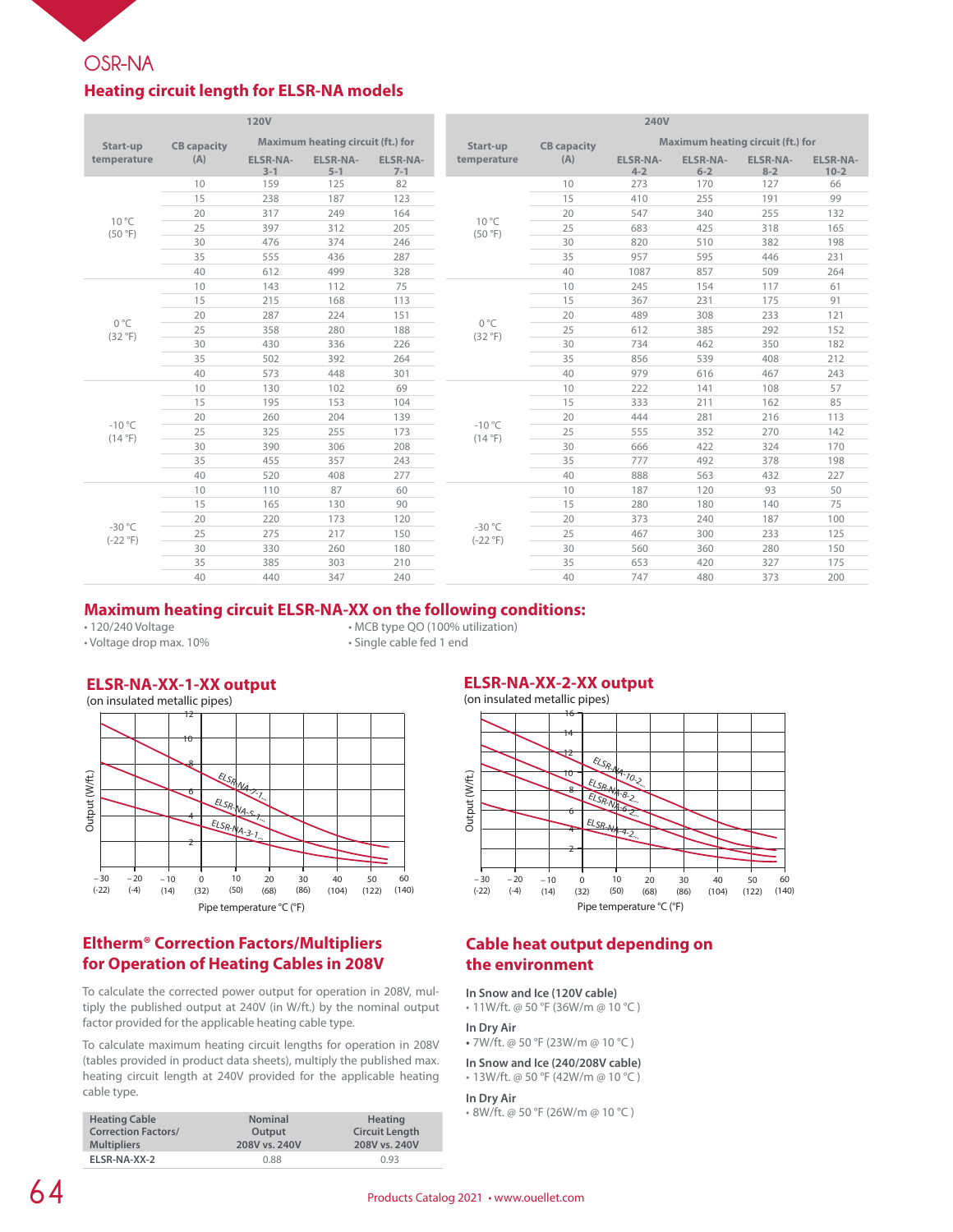## **OSR**

## **Options**

| Product #<br><b>Kit</b>                       | <b>Price</b> | Description                                                                                     |                                                                                                                                                                     |
|-----------------------------------------------|--------------|-------------------------------------------------------------------------------------------------|---------------------------------------------------------------------------------------------------------------------------------------------------------------------|
| <b>OSR-NA Series</b>                          |              |                                                                                                 |                                                                                                                                                                     |
| ECA-JB1-NA                                    | 292.00       | Junction box with power connection and termination for single connection c/w label and fastener |                                                                                                                                                                     |
| ECA-JB2-NA                                    | 414.00       | Junction box with power connection and termination for double connectionc/w label and fastener  | $\frac{\partial \mathcal{L}_{\mathcal{L}_{\mathcal{L}_{\mathcal{L}}}}}{\partial \mathcal{L}_{\mathcal{L}_{\mathcal{L}}}} = \mathcal{L}_{\mathcal{L}_{\mathcal{L}}}$ |
| EL-CLIC-P                                     | 223.00       | Quick connector with supply lead, for 1 to 3 cables                                             |                                                                                                                                                                     |
| EL-CLIC-S                                     | 212.00       | Quick connector for direct connection or cold lead connection of 1 to 3 cables                  | 1.3233.111111111110                                                                                                                                                 |
| EL-ECN-EX <sup>1</sup>                        | 20.00        | End termination for ELSR-NA                                                                     |                                                                                                                                                                     |
| EL-SPN-16                                     | 31.00        | Heat shrink splice-kit suitable for ELSR-NA and cold lead connections                           | $EL-EC(x)$                                                                                                                                                          |
| <b>ELAK-3-7</b>                               | 514.00       | Junction box with mounting stand for non-hazardous (ordinary) and hazardous locations           |                                                                                                                                                                     |
| <b>ELVB-SRAN</b>                              | 38.00        | Power connection without cable gland                                                            |                                                                                                                                                                     |
| ELVB-SRAN-12-PA                               | 52.00        | Power connection with plastique/PA12 cable gland/fitting, 1/2" NPT, non-hazardous location      |                                                                                                                                                                     |
| ELVB-SRAN-34-PA                               | 55.00        | Power connection with plastique/PA12 cable gland/fitting, 3/4" NPT, non-hazardous location      |                                                                                                                                                                     |
| ELVB-SRAN-34-ST                               | 66.00        | Power connection with steel/zinc cable gland/fitting, 3/4" NPT, non-hazardous location          |                                                                                                                                                                     |
| ELVB-SREX-34-HT1                              | 177.00       | Power connection with nickel plated cable gland, 3/4" NPT, hazardous location                   |                                                                                                                                                                     |
| ELVB-SREX-M20-HT'                             | 165.00       | Power connection with nickel plated cable gland, M20, hazardous location                        |                                                                                                                                                                     |
| KIT-OSR-ELSR-NA                               | 76.00        | End and power termination kit with warning sticker NA Series                                    | ELVB-SRA(x)                                                                                                                                                         |
| <b>OSR-MA Series (AO and BO outer jacket)</b> |              |                                                                                                 |                                                                                                                                                                     |
| EL-ECM <sup>1</sup>                           | 20.00        | End termination for ELSR-MA                                                                     |                                                                                                                                                                     |
| <b>ELVB-SRAM</b>                              | 38.00        | Power connection without cable gland                                                            |                                                                                                                                                                     |
| ELVB-SRAM-34-ST                               | 66.00        | Power connection with steel/zinc cable gland/fitting, 3/4" NPT, non-hazardous location          |                                                                                                                                                                     |
| KIT-OSR-ELSR-MA                               | 76.00        | End and power termination kit with warning sticker MA Series                                    |                                                                                                                                                                     |
| <b>OSR-MA Series (BF outer jacket)</b>        |              |                                                                                                 |                                                                                                                                                                     |
| EL-ECMF <sup>2</sup>                          | 28.00        | End termination for ELSR-MA-BF                                                                  |                                                                                                                                                                     |
| ELVB-SRAM-34-ST                               | 66.00        | Power connection with steel/zinc cable gland/fitting, 3/4" NPT, non-hazardous location          | ELVB-SRA(x)-34-ST                                                                                                                                                   |
| KIT-OSR-ECA-MABF-PH-FIT                       | 44.00        | Brass gland cable fitting 3/4" NPT non-hazardous location for MA-BF cable                       |                                                                                                                                                                     |
| KIT-OSR-ELSR-MA-BF                            | 85.00        | End and power termination kit with warning sticker BF Series                                    | A numeral A                                                                                                                                                         |
| KIT-OSR-MABF-PH-1-CTSOD <sup>3</sup>          | 83.00        | Quick connect plumbing kit for 1" OD polyethylene CTS pipes for MA-BF cable                     |                                                                                                                                                                     |
| KIT-OSR-MABF-PH-114-CTSOD3 98.00              |              | Quick connect plumbing kit for 1 1/4" OD polyethylene CTS pipes for MA-BF cable                 |                                                                                                                                                                     |
| KIT-OSR-MABF-PH-112-CTSOD3 127.00             |              | Quick connect plumbing kit for 1 1/2" OD polyethylene CTS pipes for MA-BF cable                 |                                                                                                                                                                     |
| KIT-OSR-MABF-PH-34-ID3                        | 76.00        | Quick connect plumbing kit for 3/4" ID polyethylene pipes for MA-BF cable                       |                                                                                                                                                                     |
| KIT-OSR-MABF-PH-1-ID3                         | 98.00        | Quick connect plumbing kit for 1"ID polyethylene pipes for MA-BF cable                          | KIT-OSR-ELSR-(xx)                                                                                                                                                   |
| KIT-OSR-MABF-PH-114-ID3                       | 111.00       | Quick connect plumbing kit for 1 1/4" ID polyethylene pipes for MA-BF cable                     |                                                                                                                                                                     |
| KIT-OSR-MABF-PH-112-ID <sup>3</sup>           | 177.00       | Quick connect plumbing kit for 1 1/2" ID polyethylene pipes for MA-BF cable                     |                                                                                                                                                                     |
| <b>OSR-WA Series</b>                          |              |                                                                                                 |                                                                                                                                                                     |
| EL-CLIC-P                                     | 223.00       | Quick connector with supply lead, for 1 to 3 cables                                             |                                                                                                                                                                     |
| EL-CLIC-S                                     | 212.00       | Quick connector for direct connection or cold lead connection of 1 to 3 cables                  |                                                                                                                                                                     |
| EL-ECW <sup>1</sup>                           | 20.00        | End termination for ELSR-WA                                                                     |                                                                                                                                                                     |
| <b>ELVB-SRAW</b>                              | 45.00        | Power connection without cable gland                                                            | KIT-OSR-MABF-PH-(xx)-CTSOD                                                                                                                                          |
| ELVB-SRAW-34-ST                               | 72.00        | Power connection with steel/zinc cable gland, 3/4" NPT, non-hazardous location                  |                                                                                                                                                                     |
| KIT-OSR-ELSR-WA                               | 81.00        | End and power termination kit with warning sticker WA Series                                    |                                                                                                                                                                     |
| <b>OSR-HA Series</b>                          |              |                                                                                                 | CO-DINNA IO-DI                                                                                                                                                      |
| ECA-JB1-HA                                    | 292.00       | Junction box with power connection and termination for single connection c/w label and fastener |                                                                                                                                                                     |
| ECA-JB2-HA                                    | 414.00       | Junction box with power connection and termination for double connection c/w label and fastener | KIT-OSR-MABF-PH-(xx)-ID                                                                                                                                             |
| EL-ECH-EX <sup>1</sup>                        | 20.00        | End termination for ELSR-HA                                                                     |                                                                                                                                                                     |
| <b>ELAK-3-7</b>                               | 514.00       | Junction box with mounting stand for non-hazardous (ordinary) and hazardous locations           |                                                                                                                                                                     |
| <b>ELVB-SRAH</b>                              | 38.00        | Power connection without cable gland                                                            |                                                                                                                                                                     |
| ELVB-SRAH-34-ST                               | 66.00        | Power connection with steel/zinc cable gland/fitting, 3/4" NPT, non-hazardous location          |                                                                                                                                                                     |
| ELVB-SREX-34-HT1                              | 177.00       | Power connection with nickel plated cable gland, 3/4" NPT, hazardous location                   |                                                                                                                                                                     |
| ELVB-SREX-M20-HT'                             | 165.00       | Power connection with nickel plated cable gland, M20, hazardous location                        |                                                                                                                                                                     |
| KIT-OSR-ELSR-HA                               | 76.00        | End and power termination kit with warning sticker HA Series                                    | ECA-JB1                                                                                                                                                             |
|                                               |              |                                                                                                 |                                                                                                                                                                     |

' Minimum installation temperature -45 ℃ (-49 ℉).<br>? Minimum installation temperature -13 ℃ (-25 ℉).<br>? Identifying the type of pipe is key to ensuring a simple and effective connection, Ouellet Canada is not responsable fo